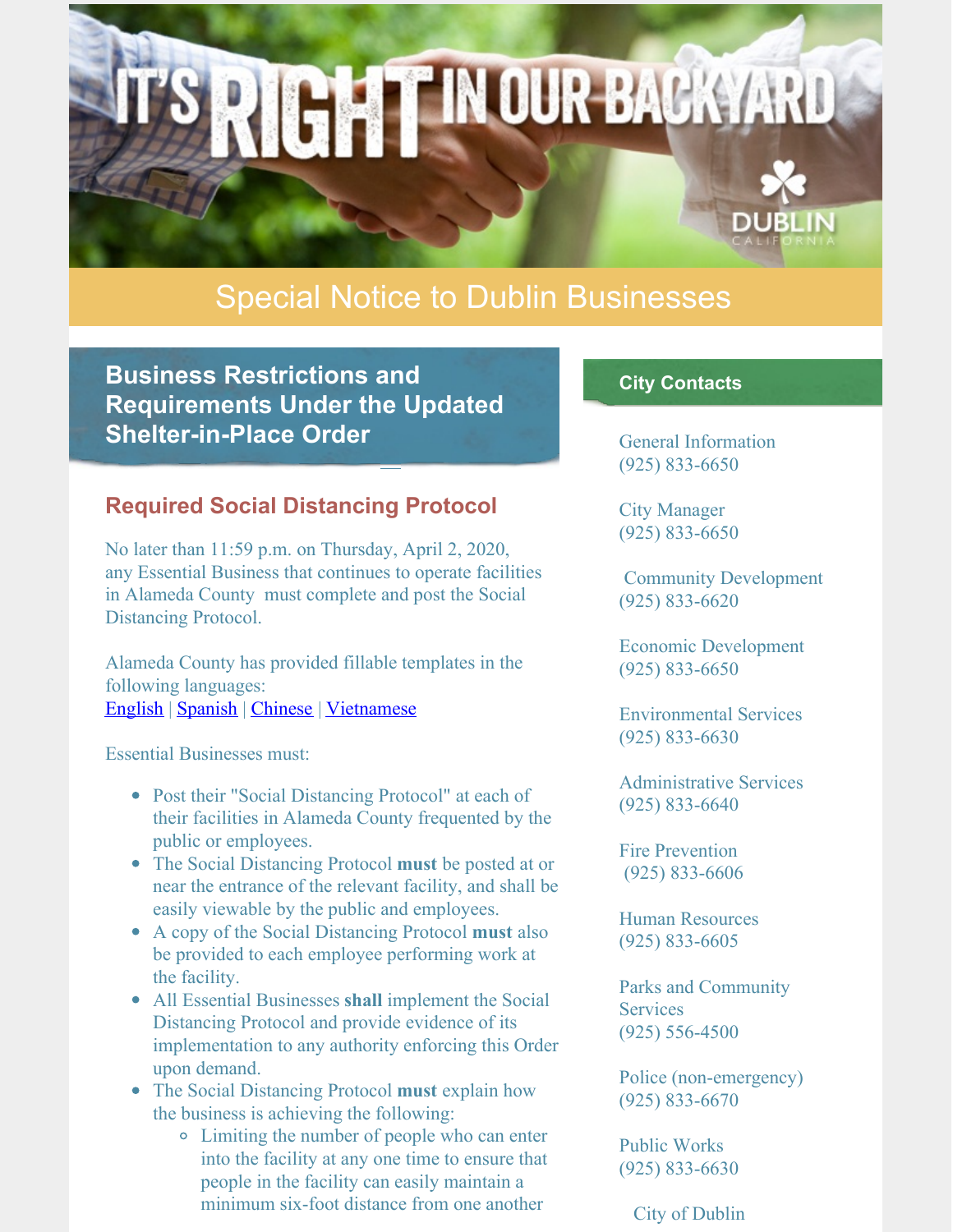- at all times, except as required to complete the Essential Business activity;
- Where lines may form at a facility, marking six-foot increments at a minimum, establishing where individuals should stand to maintain adequate social distancing;
- Providing hand sanitizer, soap and water, or effective disinfectant at or near the entrance of the facility and in other appropriate areas for use by the public and employees, and in locations where there is high-frequency employee interaction with members of the public (e.g. cashiers);
- Providing for contactless payment systems or, if not feasible to do so, the providing for disinfecting all payment portals, pens, and styluses after each use;
- Regularly disinfecting other high-touch surfaces; and
- Posting a sign at the entrance of the facility informing all employees and customers that they should: avoid entering the facility if they have a cough or fever; maintain a minimum six-foot distance from one another; sneeze and cough into one's elbow; not shake hands or engage in any unnecessary physical contact.
- Any additional social distancing measures being implemented (see the Centers for Disease Control and Prevention's *[guidance](https://www.cdc.gov/coronavirus/2019-ncov/community/organizations/businesses-employers.html)*).

Please refer to the Alameda County Public Health Department **[website](http://www.acphd.org/2019-ncov.aspx)** for more details.

## **Sample Sign for Open Facilities**

In addition to posting your "Social Distancing Protocol" at each facility frequented by the public or employees, you must also post a sign at the entrance(s) to those facilities. The Order specifies the language that is required to be on the sign. You may create your own branded sign.

As a courtesy, the City has created sample signs that meet the County's requirements.

Download the sample sign in the following languages:

[English](https://files.constantcontact.com/76ac12bc001/c14d772f-0ed0-4e6f-96e7-2dcc2c73e317.pdf) | [Spanish](https://files.constantcontact.com/76ac12bc001/1cae0289-9914-4e8f-8019-b66f3d1f8231.pdf) | [Chinese](https://files.constantcontact.com/76ac12bc001/09934ef6-49eb-4b61-8235-0f86aa51962f.pdf) | [Vietnamese](https://files.constantcontact.com/76ac12bc001/575c1d7b-a583-48f9-9765-74e4f50f1be3.pdf)

# **Minimum Basic Operations for Non-Essential Businesses**

100 Civic Plaza Dublin, CA 94568 www.dublin.ca.gov

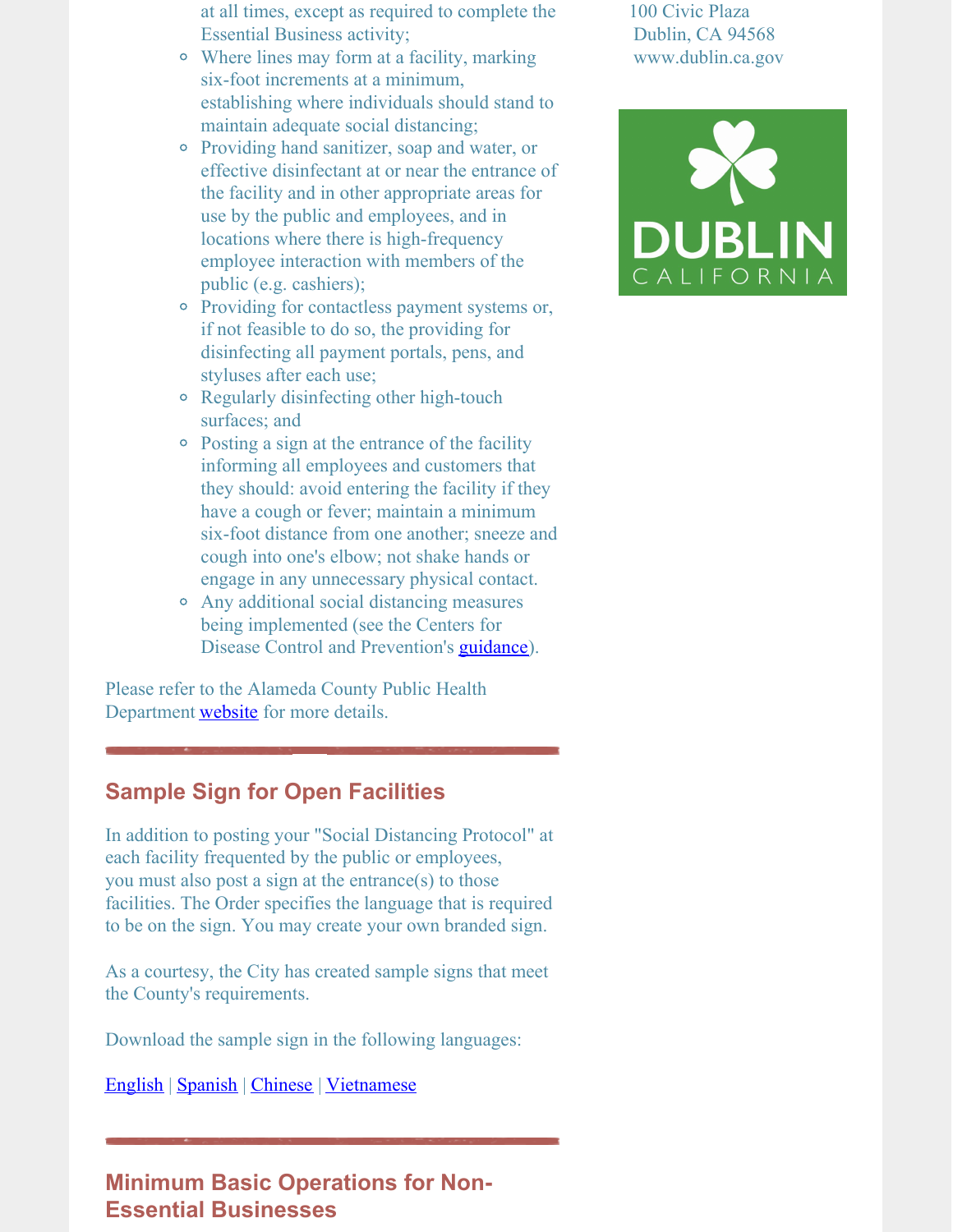All businesses may continue operations consisting exclusively of owners, employees, volunteers, or contractors performing activities at their own residences (i.e., working from home).

Per Section 5 of the Order, all businesses (except Essential Businesses as defined in Section 13.f) are required to cease all activities at facilities located within the County except the following Minimum Basic Operations.

Provided that owners, employees, and contractors comply with Social Distancing Requirements (as defined in the Order) to the extent possible, while carrying out such operations, businesses may perform:

i. The minimum necessary activities to maintain and protect the value of the business's inventory and facilities; ensure security, safety, and sanitation; process payroll and employee benefits; provide for the delivery of existing inventory directly to residences or businesses; and related functions.

ii. The minimum necessary activities to facilitate owners, employees, and contractors of the business being able to continue to work remotely from their residences, and to ensure that the business can deliver its service remotely.

## **Revised Alameda County Shelter-in-Place Order**

On March 31, 2020, the Health Officer of Alameda County extended the existing Shelter-in-Place Order through May 3, 2020 to prevent the spread of COVID-19 (Coronavirus). The new Order is also more restrictive in a number of ways.

Major new restrictions for businesses went into effect immediately and include:

- Social distancing requirements are **now mandatory**.
- Before Friday, April 3, 2020, essential businesses that continue to operate **must complete, post, and implement a social distancing protocol for each facility***.*
- Essential businesses that continue to operate facilities in the County **must scale down operations to their essential component only and maximize**